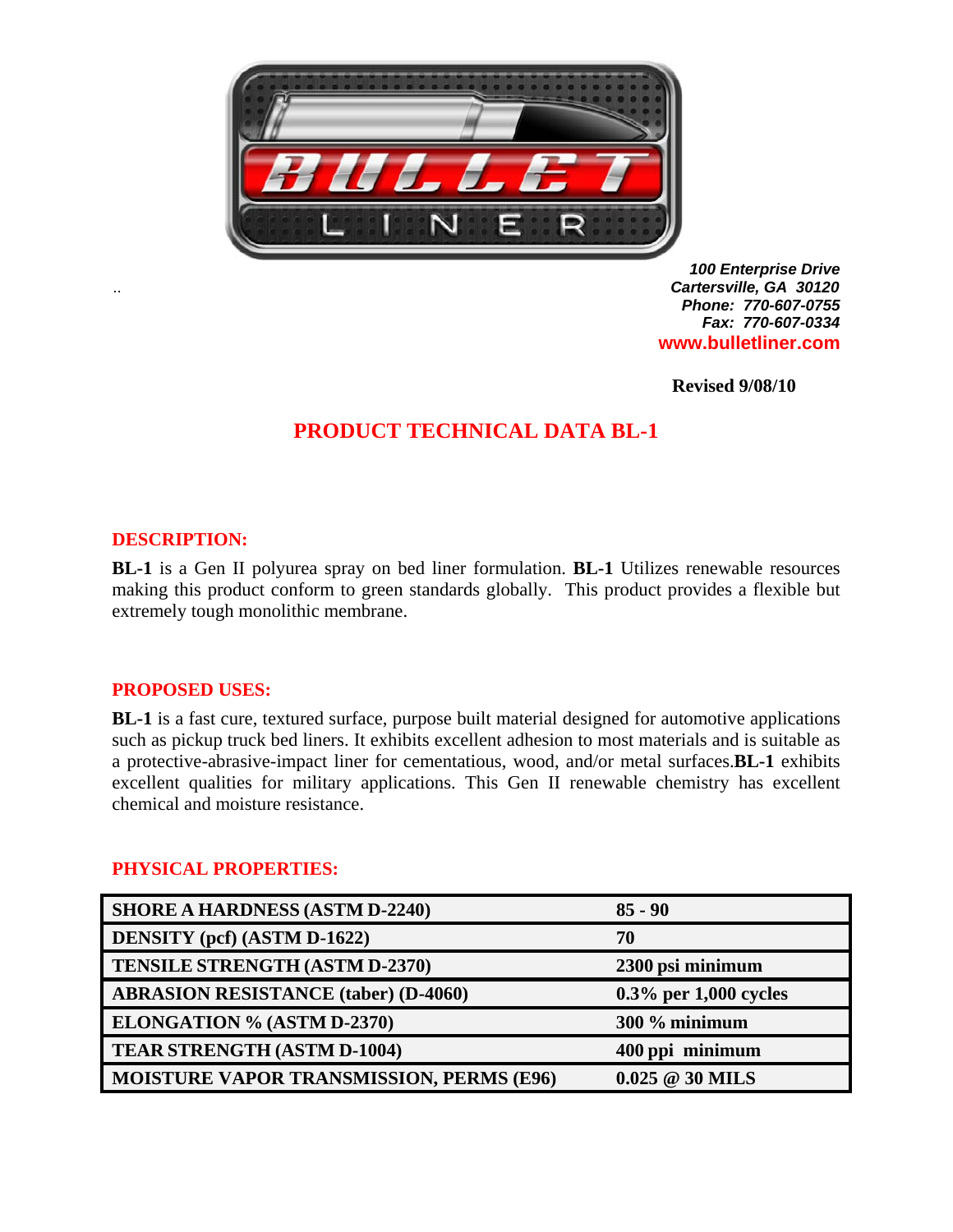## **PROCESSING CHARACTERISTICS:**

| Component Temperature at Spray Head:     |                                          |
|------------------------------------------|------------------------------------------|
| A Component                              | $145^{\circ}F - 160^{\circ}F$            |
| <b>B</b> Component                       | $145^{\circ}F - 160^{\circ}F$            |
| <b>Minimum System Pressure</b>           | $2200$ psi                               |
| <b>Gel Time</b>                          | Instantaneous                            |
| Cure Time                                | 24 hours                                 |
| <b>Product Working Temperature Range</b> | -40 $\mathrm{^oF}$ to 280 $\mathrm{^oF}$ |

# **Product Application Parameters:**

| <b>Property</b>          | <b>Test Method</b>    | $\mathbf{A}$                                         | $G_{\mathbf{B}}^{\prime\prime}$                      |
|--------------------------|-----------------------|------------------------------------------------------|------------------------------------------------------|
|                          |                       |                                                      |                                                      |
| <b>Specific Gravity</b>  | <b>ASTM D-1638</b>    | 1.15                                                 | 1.08                                                 |
| Viscosity                | <b>Brookfield LVF</b> | $600 \text{cps} + 100$                               | $1000 \text{cps} + 100$                              |
| <b>Mixing Ratio</b>      | By Volume             |                                                      |                                                      |
| <b>Mixing Ratio</b>      | By Weight             | 53                                                   | 47                                                   |
| Pounds Per Gallon        | From Spec. Gravity    | 9.6                                                  | 8.4                                                  |
| Temp. At Spray Gun       | N/A                   | $145^{\circ}F$                                       | $145^{\circ}F$                                       |
| <b>Gel Time</b>          | N/A                   | Instantaneous                                        | Instantaneous                                        |
| <b>Total Cure</b>        | N/A                   | 24 hours                                             | 24 hours                                             |
| <b>Product Working</b>   | N/A                   | -40 $\mathrm{^{\circ}F}$ to 280 $\mathrm{^{\circ}F}$ | -40 $\mathrm{^{\circ}F}$ to 280 $\mathrm{^{\circ}F}$ |
| Temp.                    |                       |                                                      |                                                      |
| <b>Relative Humidity</b> | N/A                   | <b>MAX 85%</b>                                       | <b>MAX 85%</b>                                       |